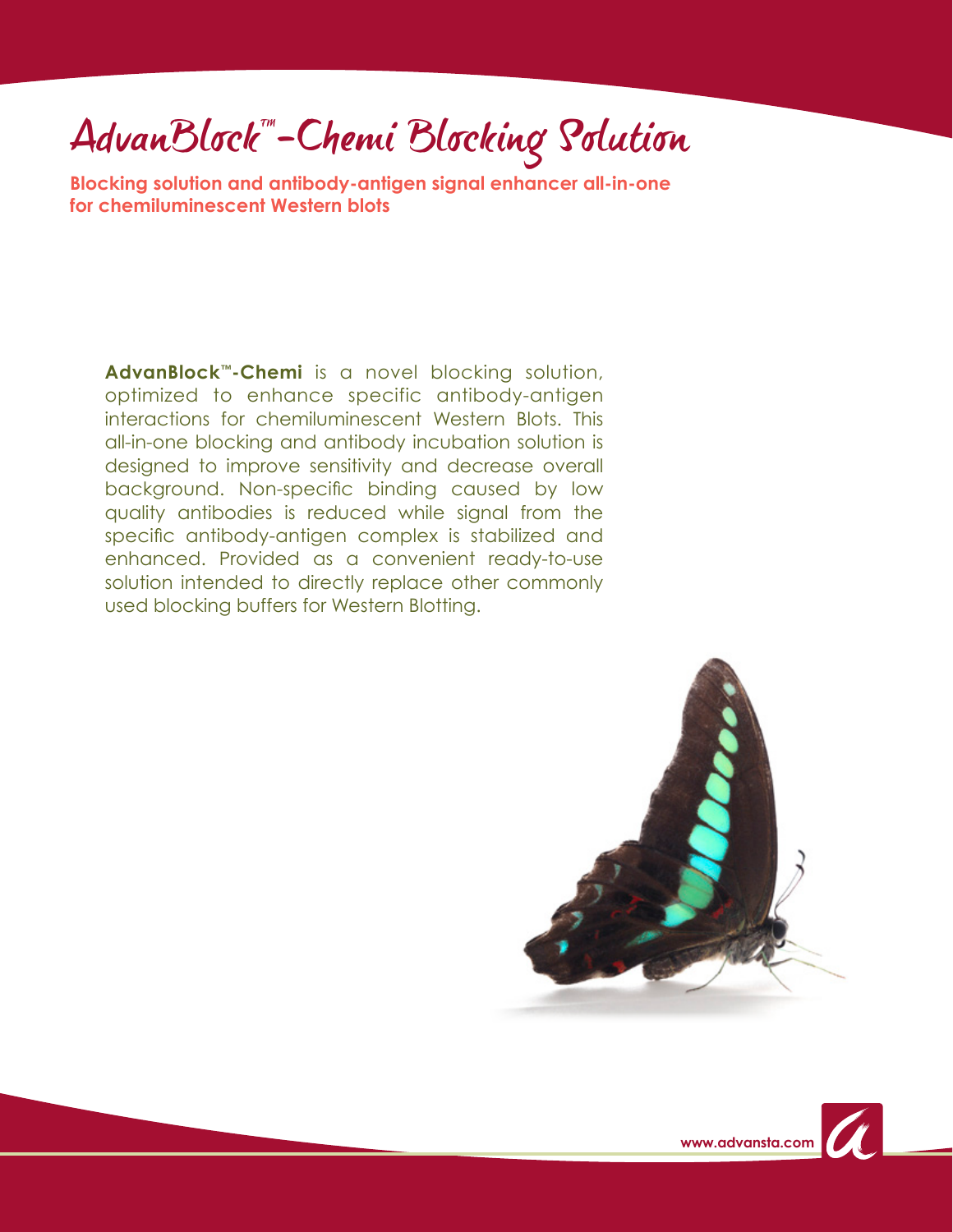# AdvanBlock<sup>-1</sup>-Chemi Blocking Solution

**Blocking solution and antibody-antigen signal enhancer all-in-one for chemiluminescent Western blots**

#### Maximum sensitivity









**Figure 1. Sensitivity and specificity of phospho-protein detection with various blocking buffers.** 2-fold serial dilutions of IFNα-treated HeLa lysate were separated by SDS-PAGE and transferred to a nitrocellulose membrane. The blots were blocked with various blocking buffers before incubation with anti-phospho STAT-3 (Cell Signaling Technology #9145S). Signal was detected with WesternBright® ECL. AdvanBlock™-Chemi yields maximum sensitivity without increased non-specific binding.

### Effect of blocking buffer on sensitivity



**Figure 2. Effect of blocking buffer on sensitivity.** 2-fold serial dilutions of IFNα treated HeLa lysate were separated by SDS-PAGE and transferred to a nitrocellulose membrane. The blots were blocked with AdvanBlock™-Chemi and milk-PBST blocking buffers before incubation with anti-STAT-1 (Millipore #06-501). Signal was detected with WesternBright® ECL. The sensitivity of detection with AdvanBlock™-Chemi was much greater than with Milk-PBST.

### Advantages

- **ENHANCES CHEMILUMINESCENT SIGNAL**
- **DECREASES BACKGROUND**
- **DECREASES NON-SPECIFIC BINDING**
- **READY-TO-USE SOLUTION**



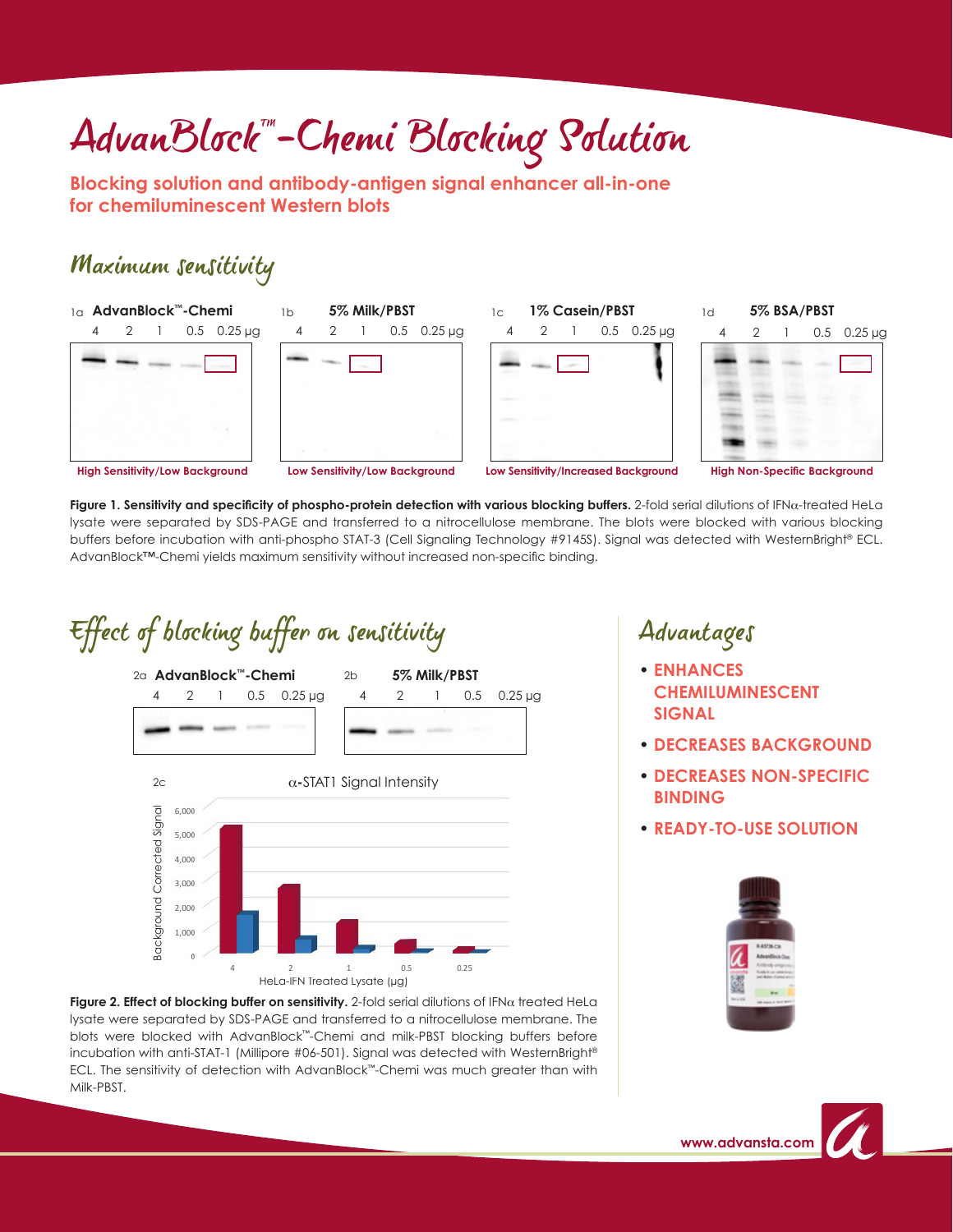## AdvanBlock<sup>-1</sup>-Chemi Blocking Solution

**Blocking solution and antibody-antigen signal enhancer all-in-one for chemiluminescent Western blots**

### AdvanBlock™-Chemi compared to 5% Milk-PBST

| Rabbit $\alpha$ ERK-2: GenScript #A01194 |                                              |  |  |  |  |  |
|------------------------------------------|----------------------------------------------|--|--|--|--|--|
| AdvanBlock™-Chemi                        | <b>Milk-PBST</b>                             |  |  |  |  |  |
| $0.2 \mu$ g<br>5                         | $0.2 \mu$ g<br>5<br>$\overline{\phantom{a}}$ |  |  |  |  |  |
|                                          |                                              |  |  |  |  |  |
|                                          |                                              |  |  |  |  |  |
|                                          |                                              |  |  |  |  |  |
|                                          |                                              |  |  |  |  |  |
| Rabbit $\alpha$ pSTAT-1: CST #7649S      |                                              |  |  |  |  |  |
| AdvanBlock™-Chemi<br><b>Milk-PBST</b>    |                                              |  |  |  |  |  |



#### **Mouse** α **Tubulin: Millipore #MAB5564**

**AdvanBlock™-Chemi Milk-PBST**



**Figure 3. Enhanced sensitivity for modified, low and high abundance proteins.** 5-fold serial dilutions of IFNa-treated HeLa lysate were separated by SDS-PAGE and transferred to a membrane. The blots were blocked with AdvanBlock™-Chemi or 5% Milk-PBST before incubation with various antibodies diluted in corresponding blocking buffer. Signal was detected with WesternBright® ECL. AdvanBlock™-Chemi consistently yields improved sensitivity without optimization.

| <b>Antibody</b>   | <b>Manufacturer</b> | Catalog<br><b>Number</b> | Membrane<br><b>Material</b> | Sample<br><b>Type</b> | Fold<br><b>Increase</b><br>(Signal-<br><b>Background)</b> |
|-------------------|---------------------|--------------------------|-----------------------------|-----------------------|-----------------------------------------------------------|
| STAT-1            | Millipore           | 06-501                   | <b>PVDF</b>                 | HeLa                  | 4.1                                                       |
| $pSTAT-1$         | <b>CST</b>          | 7649S                    | <b>PVDF</b>                 | HeLa                  | 3.8                                                       |
| STAT-3            | <b>CST</b>          | 12640S                   | <b>PVDF</b>                 | HeLa                  | 3.5                                                       |
| pSTAT-3           | <b>CST</b>          | 9145S                    | <b>PVDF</b>                 | HeLa                  | 3.4                                                       |
| ERK <sub>2</sub>  | Genscript           | A01194                   | <b>PVDF</b>                 | HeLa                  | 17.6                                                      |
| $lkk\alpha$       | Novus               | NB100-56704              | <b>PVDF</b>                 | HeLa                  | 5.9                                                       |
| TRF-2             | Novus               | NB100-56506              | <b>PVDF</b>                 | HeLa                  | 20.7                                                      |
| <b>GAPDH</b>      | Millipore           | <b>MAB374</b>            | <b>PVDF</b>                 | HeLa                  | 1.2                                                       |
| Actin             | Millipore           | <b>MAB1501R</b>          | <b>PVDF</b>                 | HeLa                  | 2.1                                                       |
| Tubulin           | Millipore           | MAB5564                  | <b>PVDF</b>                 | HeLa                  | 3.5                                                       |
| STAT-3            | <b>CST</b>          | 12640S                   | Nitrocellulose              | HeLa                  | 21.0                                                      |
| pSTAT-3           | <b>CST</b>          | 9145S                    | Nitrocellulose              | HeLa                  | 10.6                                                      |
| ERK <sub>2</sub>  | Genscript           | A01194                   | Nitrocellulose              | HeLa                  | 4.6                                                       |
| Fibronectin       | SAB                 | 38073                    | Nitrocellulose              | Urine                 | 4.2                                                       |
| Albumin           | R&D                 | MAB1455                  | Nitrocellulose              | Urine                 | 1.9                                                       |
| Cytokeratin<br>18 | Novus               | NB500-306                | Nitrocellulose              | Urine                 | 6.9                                                       |
| Myoglobin         | SAB                 | 42039                    | Nitrocellulose              | Urine                 | 2.7                                                       |
| Haptoglobin       | SAB                 | 23017                    | Nitrocellulose              | Urine                 | 8.6                                                       |
| Fibrinogen        | SAB                 | 22542                    | Nitrocellulose              | Urine                 | 1.2                                                       |
| Collagen I        | Abcam               | ab34710                  | Nitrocellulose              | Urine                 | 3.6                                                       |
| Collagen III      | Abcam               | ab7778                   | Nitrocellulose              | Urine                 | 4.5                                                       |
| <b>GAPDH</b>      | Millipore           | <b>MAB374</b>            | Nitrocellulose              | Jurkat                | 1.1                                                       |
| STAT-1            | Millipore           | 06-501                   | Nitrocellulose              | Jurkat                | 3.6                                                       |
| Tubulin           | Millipore           | MAB1864                  | Nitrocellulose              | Jurkat                | 12.4                                                      |
| Actin             | Millipore           | <b>MAB1501R</b>          | Nitrocellulose              | Jurkat                | 104.1                                                     |
| STAT-1            | Santa Cruz Bio      | $SC-346$                 | Nitrocellulose              | HeLa                  | 1.5                                                       |
| $pSTAT-1$         | <b>CST</b>          | 7649L                    | Nitrocellulose              | HeLa                  | 4.9                                                       |
|                   |                     |                          |                             | Madian                | A <sub>1</sub>                                            |

**Table 1. Representative data comparing AdvanBlock™-Chemi to 5% Milk-PBST.** Various antibodies were used to demonstrate that AdvanBlock™-Chemi consistently yields improved performance relative to 5% Milk-PBST regardless of sample type or membrane used without optimization.